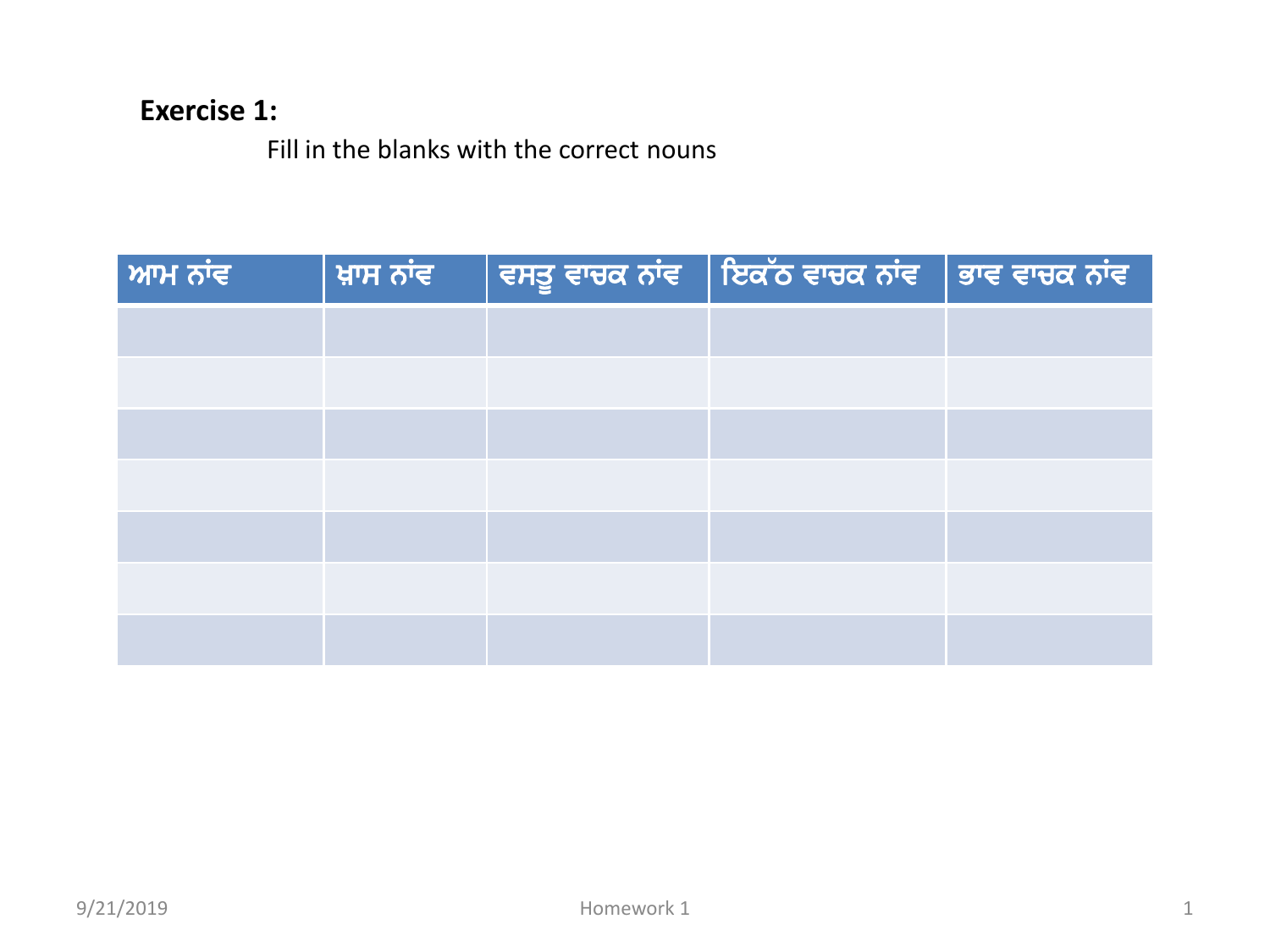## **Exercise 2:**

Circle the nouns in the following sentences

- ੧. ਬੱਚੇ ਮੈਦਾਨ ਵਿੱਚ ਖੇਡ ਰਹੇ ਹਨ ।
- ੨. ਦਮਨ ਵਿੱਚ ਬਹੁਤ ਨਿਮਰਤਾ ਹੈ ।
- ੩. ਦਿਲਰਾਜ ਨੇ ਬਹਾਦਰੀ ਦਿਖਾਈ ।
- ੪. ਅੱਜ-ਕੱਲ ਸੋਨੇ ਦੇ ਗਹਿਣੇ ਬਹੁਤ ਮਹਿੰਗੇ ਹੋ ਗਏ ਹਨ ।
- ਪ. ਮੇਰੇ ਪਿਤਾ ਜੀ ਨੇ ਮੈਨੂੰ ਇਕ ਸਾਈਕਲ ਇਨਾਮ ਦਿੱਤਾ।
- $\epsilon$ ੁ ਪਾਰਕ ਦੀ ਸੈਰ ਸਿਹਤ ਲਈ ਚੰਗੀ ਹੈ ।
- 2. ਖਰਬੁਜੇ ਵਿੱਚ ਬਹੁਤ ਮਿਠਾਸ ਹੈ ।
- ੮. ਚਿੜੀਆਘਰ ਵਿੱਚ ਇਕ ਹਾਥੀਆਂ ਦਾ ਝੁੰਡ ਦੇਖਿਆ ਸੀ ।
- ੯. ਚੰਡੀਗੜ ਇਕ ਸੋਹਣਾ ਸ਼ਹਿਰ ਹੈ ।
- ੧੦. ਗੁਰਮੀਤ ਨੇ ਚਾਬੀਆਂ ਦਾ ਗੁੱਛਾ ਕਿੱਥੇ ਰੱਖਿਆ ।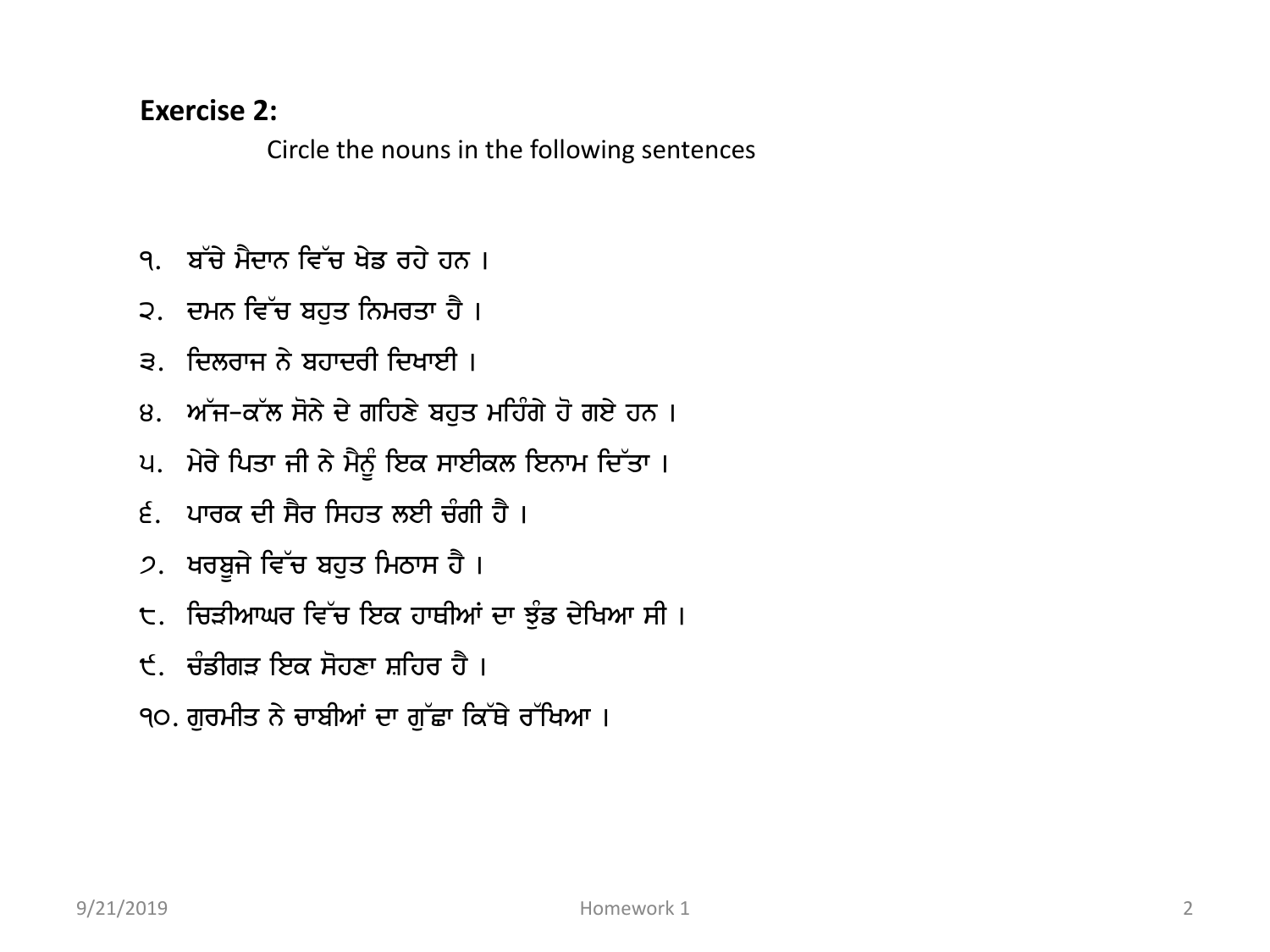## **Exercise 3:**

| Write sentences with the following nouns and indicate the type of noun |  |  |  |  |  |
|------------------------------------------------------------------------|--|--|--|--|--|
|                                                                        |  |  |  |  |  |
|                                                                        |  |  |  |  |  |
|                                                                        |  |  |  |  |  |
|                                                                        |  |  |  |  |  |
|                                                                        |  |  |  |  |  |
|                                                                        |  |  |  |  |  |